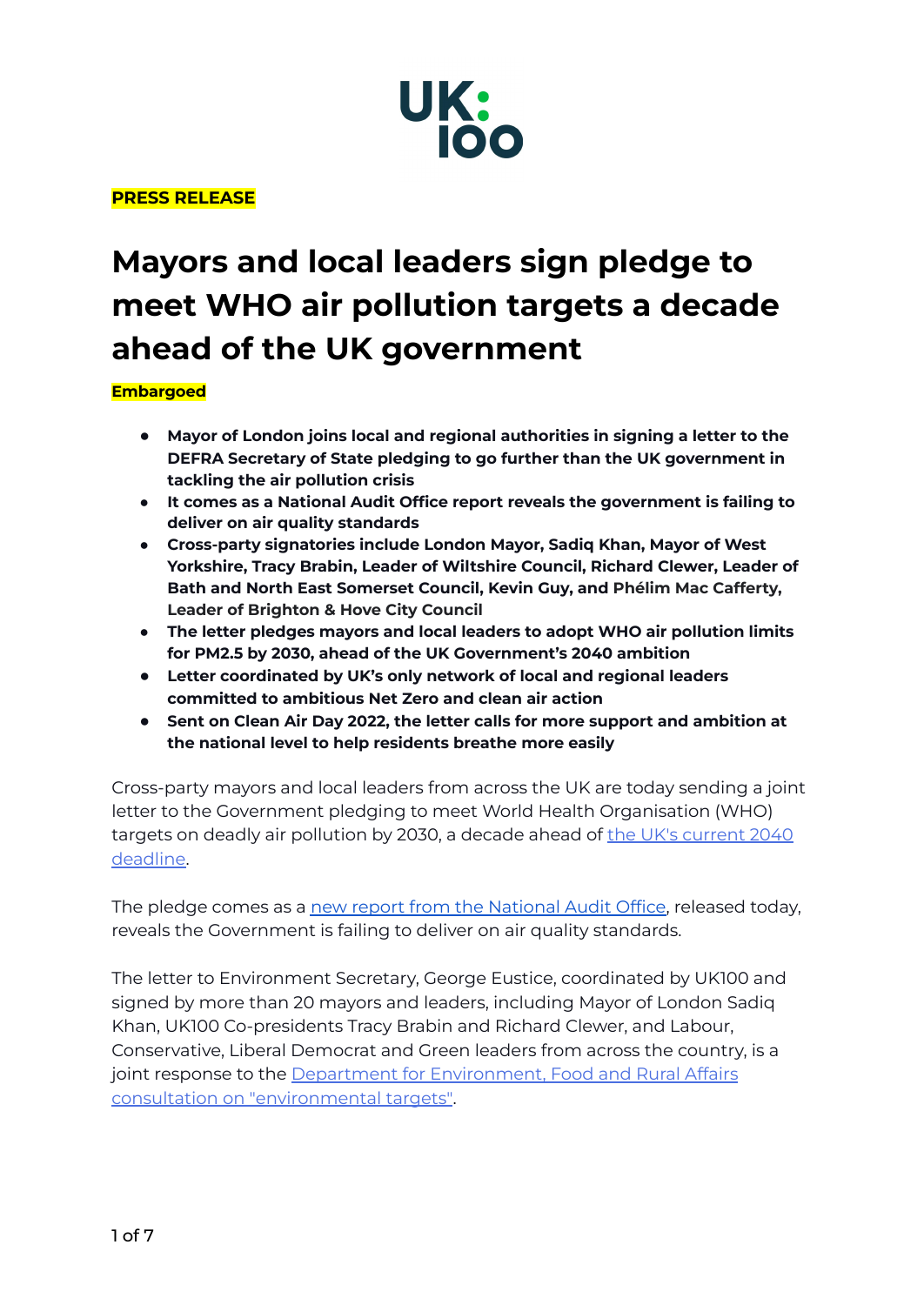

[UK100](https://www.uk100.org/) is the UK's only network of ambitious local authority leaders committed to clean air and Net Zero. Earlier this month, the network released a new ["Clean](https://www.uk100.org/sites/default/files/2022-06/YES%20WE%20CANZ%20%7C%20Clean%20Air%20Net%20Zero%20%7C%20UK100.pdf) Air Net [Zero"](https://www.uk100.org/sites/default/files/2022-06/YES%20WE%20CANZ%20%7C%20Clean%20Air%20Net%20Zero%20%7C%20UK100.pdf) report looking at the need to align clean air and Net Zero policies.

The latest intervention comes in the week of Clean Air Day and just weeks after the UK announced plans to halve the legal limits for the most [dangerous](https://airqualitynews.com/2022/03/16/breaking-legal-limit-on-pm2-5-to-be-halved-by-2040/) air [pollutant](https://airqualitynews.com/2022/03/16/breaking-legal-limit-on-pm2-5-to-be-halved-by-2040/) by 2040; PM<sub>2.5</sub>. Local leaders believe the Government needs to go further, faster.

PM<sub>2.5</sub> is the deadliest form of particulate matter pollution, a broad term describing the mixture of solids and liquids, including carbon, chemicals, sulphates, nitrates, mineral dust, and water in the air.

PM<sub>2.5</sub> particles are tiny enough to be invisible to the naked eye and small enough to pass through the lungs, get carried in the bloodstream, and pass into other organs.

Generally, they come from the combustion of solid and liquid fuels, power generation, domestic heating and road vehicles.

Recognising that PM<sub>2.5</sub> pollution is linked to thousands of [preventable](https://www.clientearth.org/latest/press-office/press/thousands-of-needless-air-pollution-deaths-as-uk-government-ignores-health-experts-clientearth-reaction/) deaths [every](https://www.clientearth.org/latest/press-office/press/thousands-of-needless-air-pollution-deaths-as-uk-government-ignores-health-experts-clientearth-reaction/) year in the UK, the letter from local leaders calls on the Government to address the "limitations of local authority powers" and introduce a "national policy" to tackle "all of the different sources of PM2.5".

The letter also urges ministers to:

- Bring forward the UK's PM<sub>2.5</sub> target to 2030 in line with the WHO's interim guideline and provide local leaders with the powers and funding to meet this target.
- Put in place a longer term target to meet the WHO's updated guideline for  $PM<sub>2.5</sub>$  — half of the interim limit.
- Establish a national public awareness campaign around the health impacts of air pollution and its causes, including domestic wood burning.

# **Sadiq Khan, Mayor of London**, says:

"The passing of the new Environment Act last year should have provided the impetus Government needed to tackle some of the most pressing environmental concerns of our age."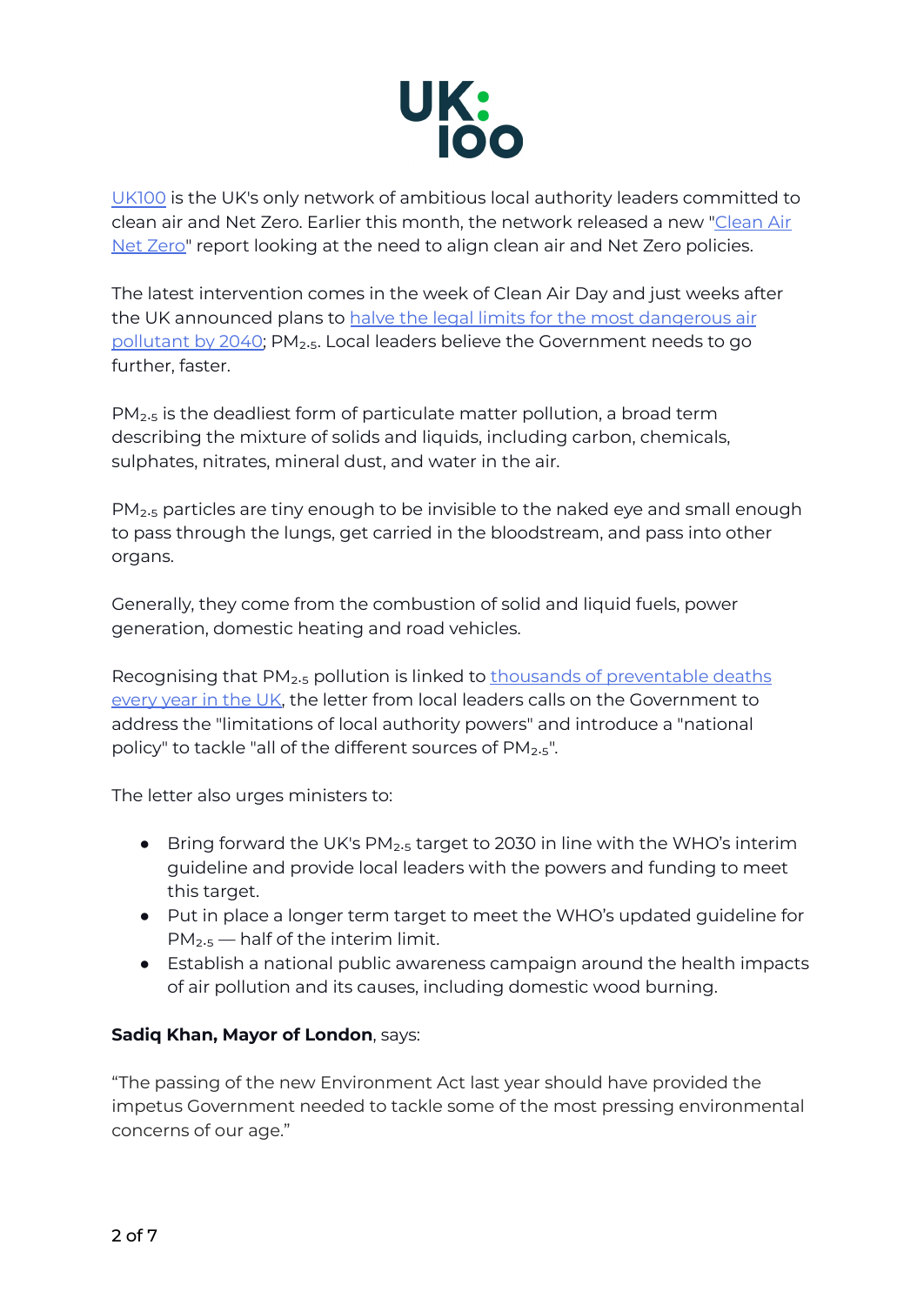

"Instead, we're being offered nothing but more dither and delay as ministers set unambitious targets that condemn yet another generation of children to the risk of developing stunted lungs, asthma and a whole host of other health issues."

"We've done the research, we're taking the world-leading action, we know that here in London we can achieve the Government's target for PM2.5 a decade earlier than they are proposing by introducing measures proven to be effective. There is no reason for national government not to match the scale of our ambition for the health of Londoners."

"The setting of targets should never be seen as an end in and of itself, but strategic and measurable targets can make a huge difference in working to protect our environment and our city's residents from the consequences of pollution. That is why I urge ministers to think again about the scope of these targets and commit to doing much more to protect the next generation from the scourge of toxic air."

## **Tracy Brabin, Mayor of West Yorkshire and UK100 Co-president**, says:

"Within West Yorkshire, we're doing everything in our power to clean up the air – including investing in electric buses, electric vehicle charging points and helping people to walk and cycle more."

"But one in twenty deaths in our region is linked to poor air quality and that is why it's crucial that we meet the WHO's target for PM<sub>2.5</sub> by 2030."

"As local leaders, we understand the need to work across both political and geographical borders, and we want to work with the Government to ensure our residents can breathe easily and safely."

# **Richard Clewer, Leader of Wiltshire Council and UK100 Co-president**, says:

"It isn't just our big cities that have air quality problems. There are parts of Wiltshire which are impacted, for example, Westbury where lorries constantly run on the A350 directly outside of people's front doors."

"Councils have some ability to influence pollution, but we need more support from government legislation to reduce all forms of particulate pollution. Some of our problems are on the A36, a road managed by National Highways, which also means that government assistance is critical to tackling those issues. If we are to properly act as good stewards of the environment we need to look to reduce pollution wherever we can."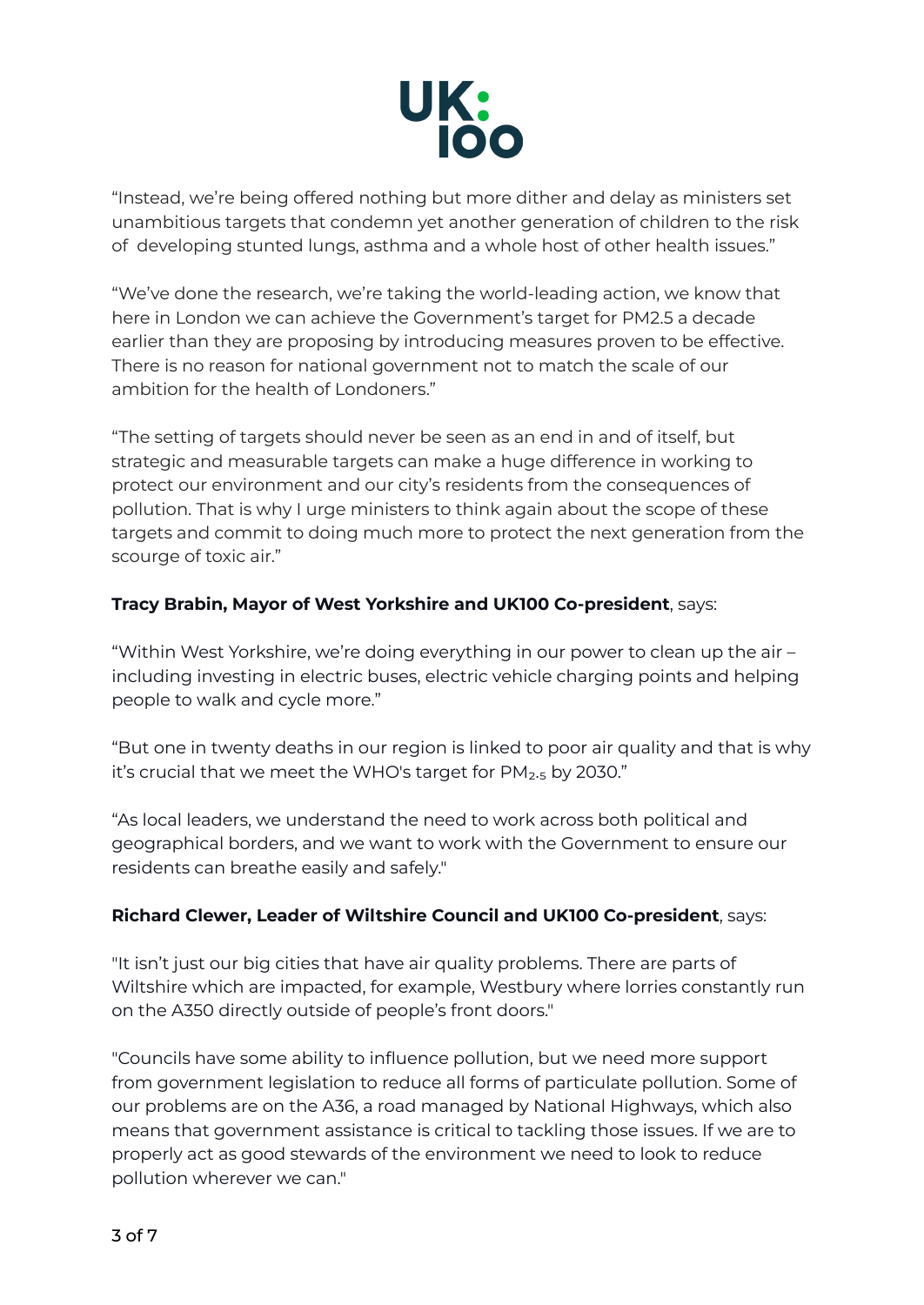

# **Phélim Mac Cafferty, Leader of Brighton & Hove City Council**, says:

"We're taking ambitious action in Brighton & Hove to tackle air pollution and battle climate change. The city's Carbon Neutral 2030 [programme](https://www.brighton-hove.gov.uk/carbon-neutral-2030-programme) will improve air quality through expanding our public Bikeshare scheme, making it easier to walk, upgrading the exhausts of forty buses, purchasing four new electric refuse collection vehicles, developing a hydrogen fuel hub and rolling out e-cargo bikes. We're doing all of this and more while we work with schools and businesses to spread awareness about the serious dangers of toxic air."

"We're close to achieving the 2010 World Health Organisation guidelines for fine particulate pollution in outdoor air and doing everything we can to ensure clean, safe air. But we need strong national legislation to support our efforts. So we fully support the call for ministers to go further and faster to clean up air."

"It's crucial that we meet the World Health Organization's recommended guidelines for air quality levels by 2030. Not only will this set us on a pathway to clean air across the UK, but it will also deliver significant improvements for public health, the economy, and the climate."

## **Kevin Guy, Leader of Bath and North East Somerset Council**, says:

"I fully support UK100's request for this government to take a robust position with respect to setting targets on particulate matter pollution. In Bath we have already seen improvements in air quality since introducing a Clean Air Zone."

"Bath's zone was launched in March last year and is helping to reduce nitrogen dioxide (NO $_{\rm 2}$ ) pollution. We have yet to receive the formal assessment from the Joint Air Quality Unit, but our data shows that NO<sub>2</sub> concentrations in the zone have reduced by 21% since the baseline year, 2019 (pre-Covid). This is despite traffic flows in Bath largely returning to pre-pandemic levels by the middle of the year and significant highway works."

"Air quality and traffic flows have been monitored outside of the zone to determine if the charges have simply displaced traffic and associated emissions, but our findings show that  $NO<sub>2</sub>$  concentrations in the urban area outside of the zone (but within Bath, Bathampton and Batheaston) have reduced by 22% since 2019."

## **Polly Billington, Chief Executive, UK100**, adds: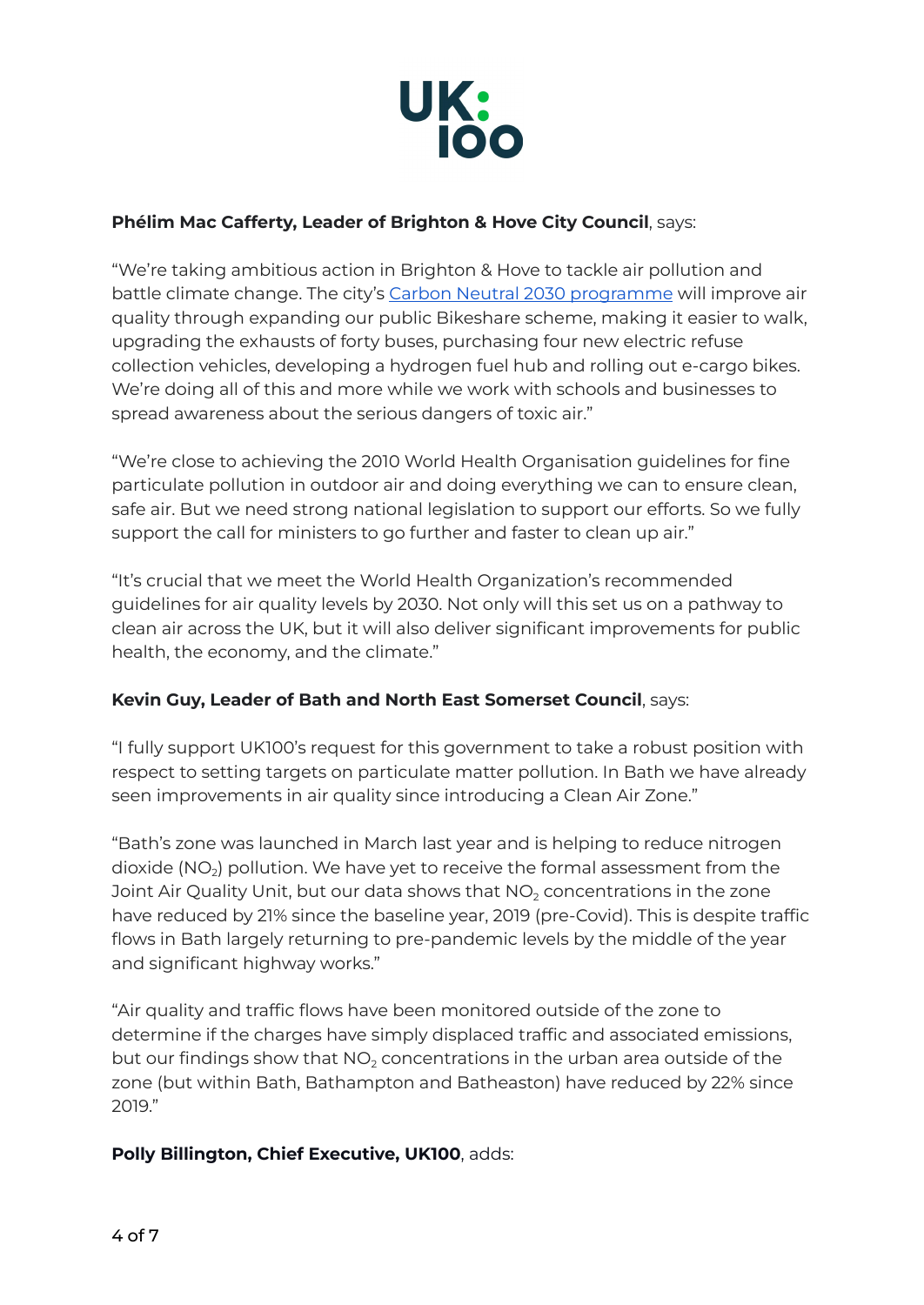

"Local and regional leaders throughout the country, and across the political divide, are desperate to clean up the air in their towns and cities. But they can't do it alone. I urge the Environment Secretary to listen to this plea from local authorities and give them the support they need to take decisive action."

"As the National Audit Office's report makes clear, the Government needs to urgently step-up its action on clean air and bring forward its goal to meet WHO guidelines. At the same time, ministers need to enable local leaders to meet their air quality ambitions by providing the powers and support they need to implement regional air pollution plans that mean residents can breathe easily."

"Action on clean air comes with added benefits. Many of the measures that will help the UK progress on cleaning up our air will also accelerate action on Net Zero, cut health costs, enhance our economy and improve everyone's quality of life."

In July, UK100 will join the Mayor of West Yorkshire, Tracy Brabin, to convene a conference of local and regional leaders and mayors from up and down the country to accelerate local clean air and Net Zero progress and turn declarations into delivery.

The **Local Net Zero Delivery Summit 2022: From Declaration to Delivery** will take place at NEXUS in Leeds on 14 July.

# **ENDS**

**More information:** Liam Ward, UK100, [liam.ward@uk100.org](mailto:liam.ward@uk100.org) +44 (0)7456 554103

## **Information on signatories**

| <b>Leadership</b> | <b>Authority</b>                              |
|-------------------|-----------------------------------------------|
|                   | Leeds City Council                            |
|                   | Liverpool City Region /<br>Mayor of Liverpool |
|                   | Bristol City Council / Mayor<br>of Bristol    |
|                   | Leicester City Council                        |
|                   | Oxford City Council                           |
|                   | Cambridge City Council                        |
|                   | Newcastle City Council                        |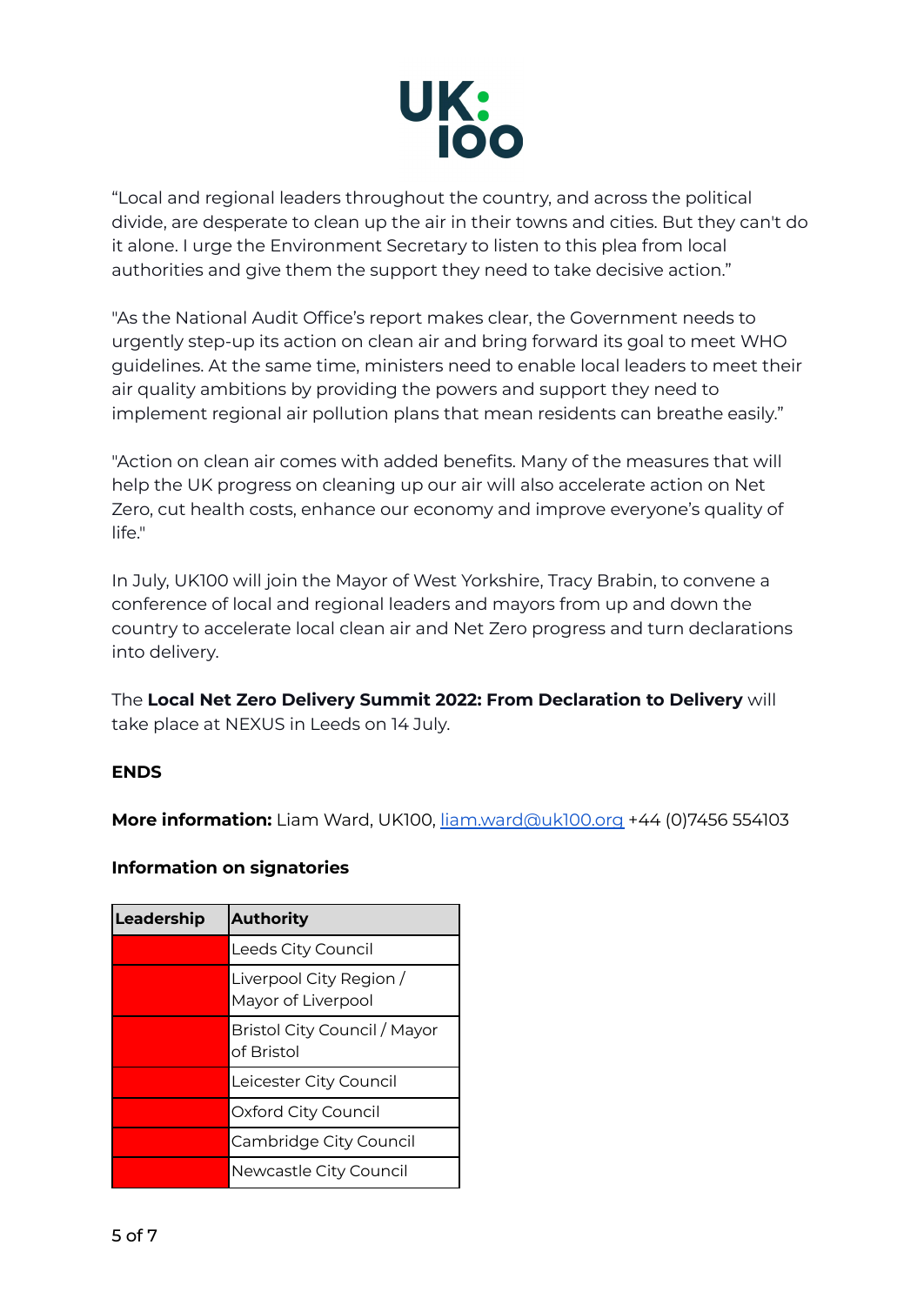

|                  | Nottingham City Council            |
|------------------|------------------------------------|
|                  | <b>Bath and NF Somerset</b>        |
|                  | SYCA / Mayor of South<br>Yorkshire |
| <b>Minority</b>  | Brighton and Hove                  |
| <b>Coalition</b> | Oxfordshire County Council         |
| <b>Coalition</b> | Swale                              |
|                  | Hertfordshire                      |
|                  | Wiltshire                          |
| <b>Coalition</b> | Cambridgeshire                     |
| <b>Coalition</b> | l ancaster                         |
| <b>Coalition</b> | York                               |
|                  | WYCA / Mayor of West<br>Yorkshire  |
|                  | GLA / Mayor of London              |
|                  | Cornwall                           |

## **About UK100**

UK100 is a network of the most ambitious local leaders working towards Net Zero as soon as possible but no later than 2045. We help them collaborate to take decisive action in their communities.

Our members represent more than 37 million people in towns, cities and counties across the UK.

We facilitate knowledge-sharing between members, partnership-building and leadership mentoring. And support them to harness their collective power to affect vital national change.

Warm homes, affordable energy, clean air, and healthy landscapes make thriving communities.

And UK100 members have pledged to deliver a Net Zero future that delivers for people and planet.

#### [UK100.org](http://www.uk100.org)